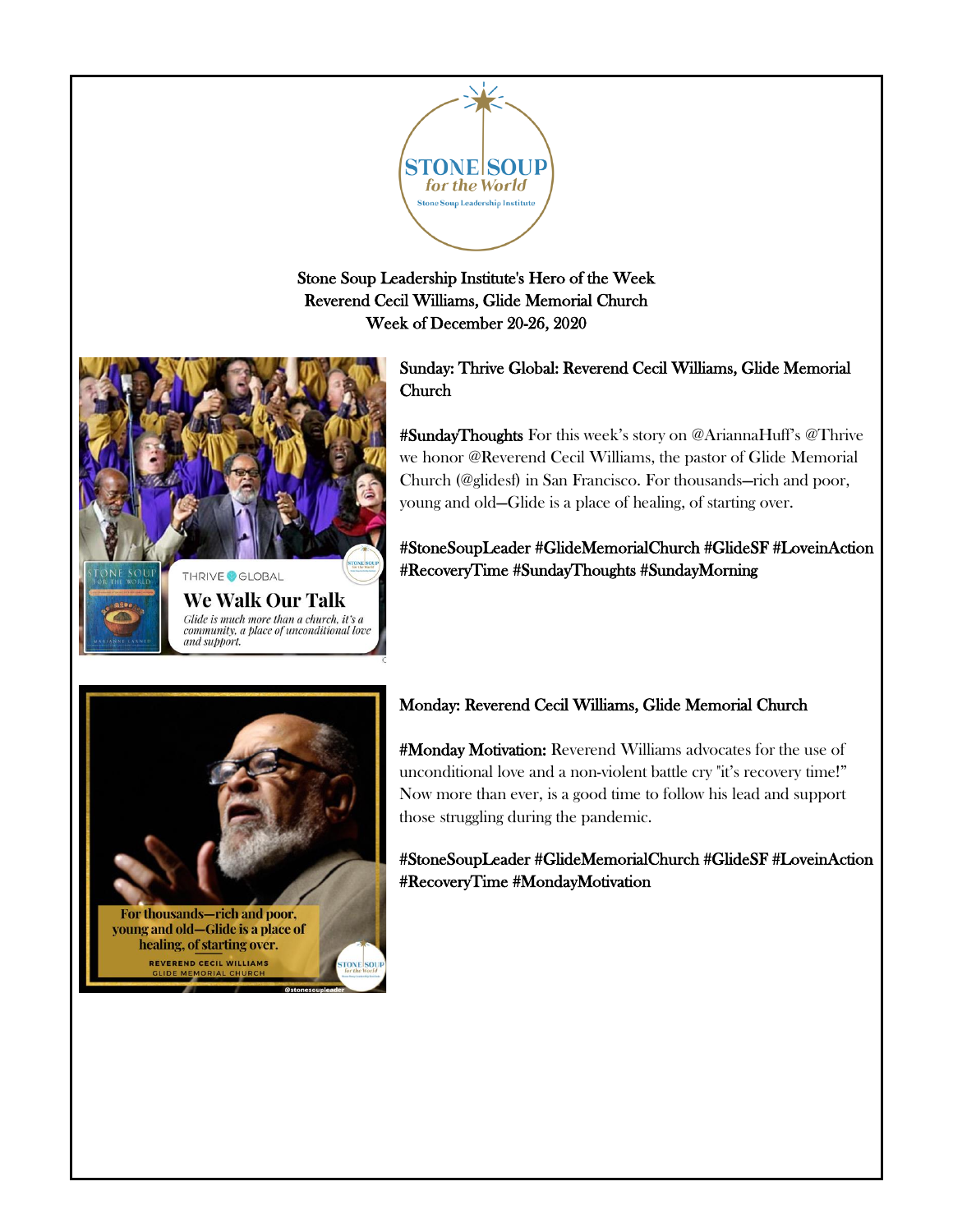

· Provides 15,000+ meals weekly. **• Supports 400 families** with online school enrichment. . Over 65,000 volunteer hours.

• Offers Free COVID-19 Testing. · Online delivery: case management, family support services, violence intervention classes.

### Tuesday: Hero Report: Reverend Cecil Williams

As an activist and pastor Cecil Williams has transformed thousands of lives around the world. In honor of his work in the Tenderloin and the City of San Francisco, the Glide Church street location was renamed Rev. Cecil Williams Way.

Follow us to receive more inspirational stories about everyday heroes who are working to make the world better.

### <https://youtu.be/jzaL84g35wM>

# #StoneSoupLeader #GlideMemorialChurch #GlideSF #LoveinAction #RecoveryTime

# Wednesday: Glide Memorial Church Success

Did you know @GlideSF is a nationally recognized center for social justice, dedicated to fighting systemic injustices, creating pathways out of poverty and crisis, and transforming lives? Learn about the ways that Glide has worked for over 50 years to advance a better world. <https://www.glide.org/>

# #StoneSoupLeader #GlideMemorialChurch #GlideSF #LoveinAction #RecoveryTime



# Thursday: Call to Action : Honor Roll: Glide Memorial Church

Each year, @GlideSF's holiday events bring critically needed services, build community, and spread joy to their community of clients, staff, supporters, volunteers and congregants. We invite you to get involved and support Glide's holiday efforts.

<https://www.glide.org/events/holidays-at-glide/>

#StoneSoupLeader #GlideMemorialChurch #GlideSF #LoveinAction #RecoveryTime #GLIDEholidays #holidayseason